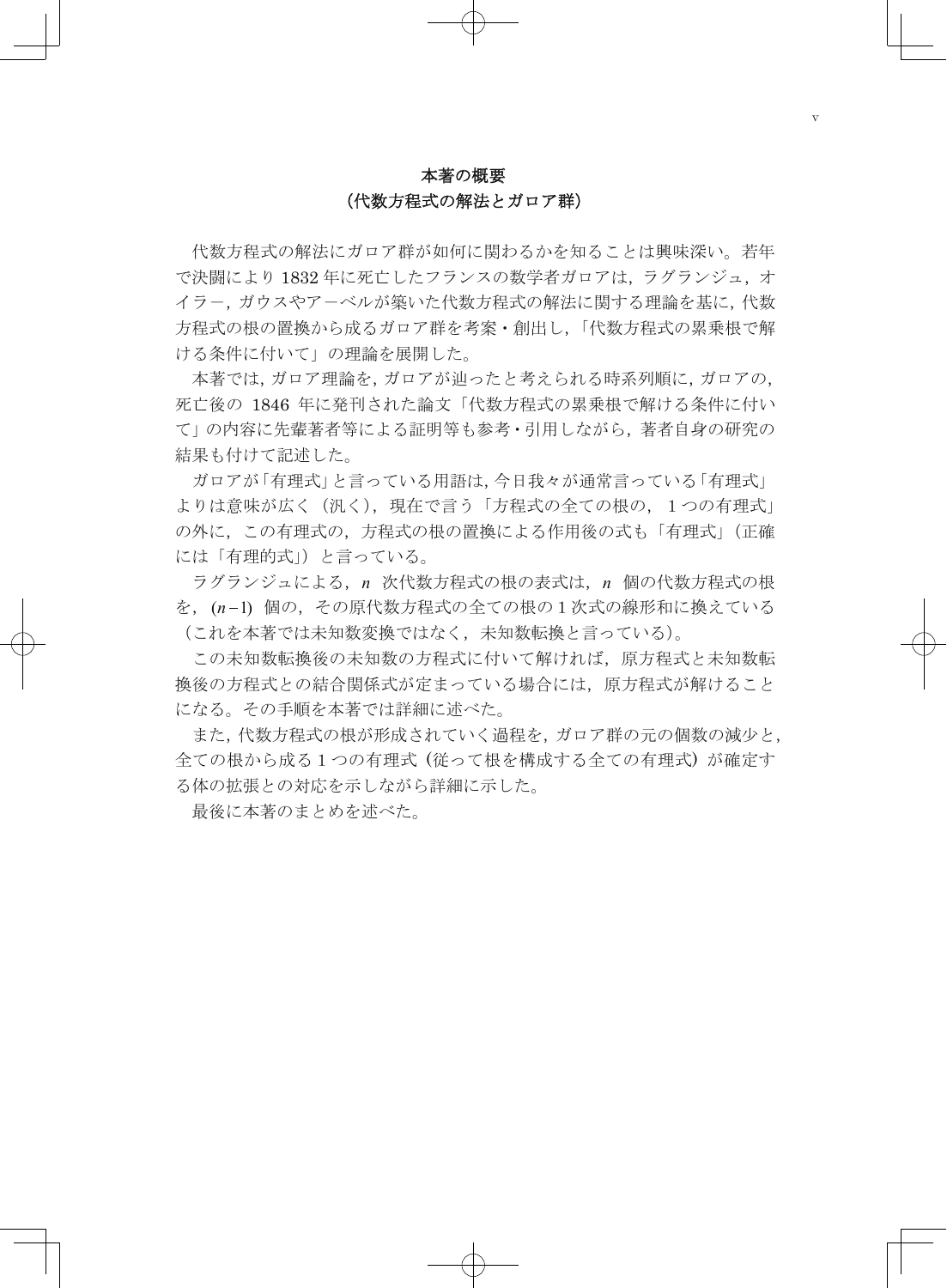# Overview of this book (Solutions of Algebraic Equations and Galois Group)

It is interesting to know how Galois group concerns solutions of algebraic equations. Galois, mathematician of France, who died tenderly by a duel in 1832, contrived and created Galois group consisting of the substitution of roots of an algebraic equation and developed the theory of "conditions under which algebraic equations can be solved using only rational functions and their roots", based on theories about solutions of algebraic equations that Lagrange, Euler, Gauss, Abel and others built and developed

Following the time series where Galois is thought to have pursed, this book describes Galois theory in the paper published in 1846 after Galois's death, using referring and quoting proofs of contents of papers by senior authors and others, and adding expressing results in a research by the author, himself.

The term of a "rational formula" which Galois said has wider meaning than a "rational formula" which we say today generally.

Galois says that it is, also, a formula after an operation by the substitution of roots of an equation (It is a "formula like the rationality" correctly.), in addition to a "rational formula of all roots of an equation" that we say at present.

By Lagrange Expression of the whole root of an algebraic equation, the whole root of an algebraic equation of *n* -th degree is converted to that of an algebraic equation of  $(n-1)$ -th degree, consisting of a linear summation of the 1st degree formulae of all roots of the algebraic equation (In this book, it is called to be not the unknown quantity transform but unknown quantity conversion.).

If the equation with unknown quantities after this unknown quantity conversion can be solved, then the first equation will be able to be solved, in the case where the combination formula between the first equation and that after an unknown quantity conversion will be decided.

This book describes the procedure in detail. The author also shows, in detail, the process in which the roots of an algebraic equation are formed, while showing the correspondence between the decrease of an original number of Galois group and the extension of the body whose rational forms of the roots are fixed.

Finally, this book describes the summary of this work.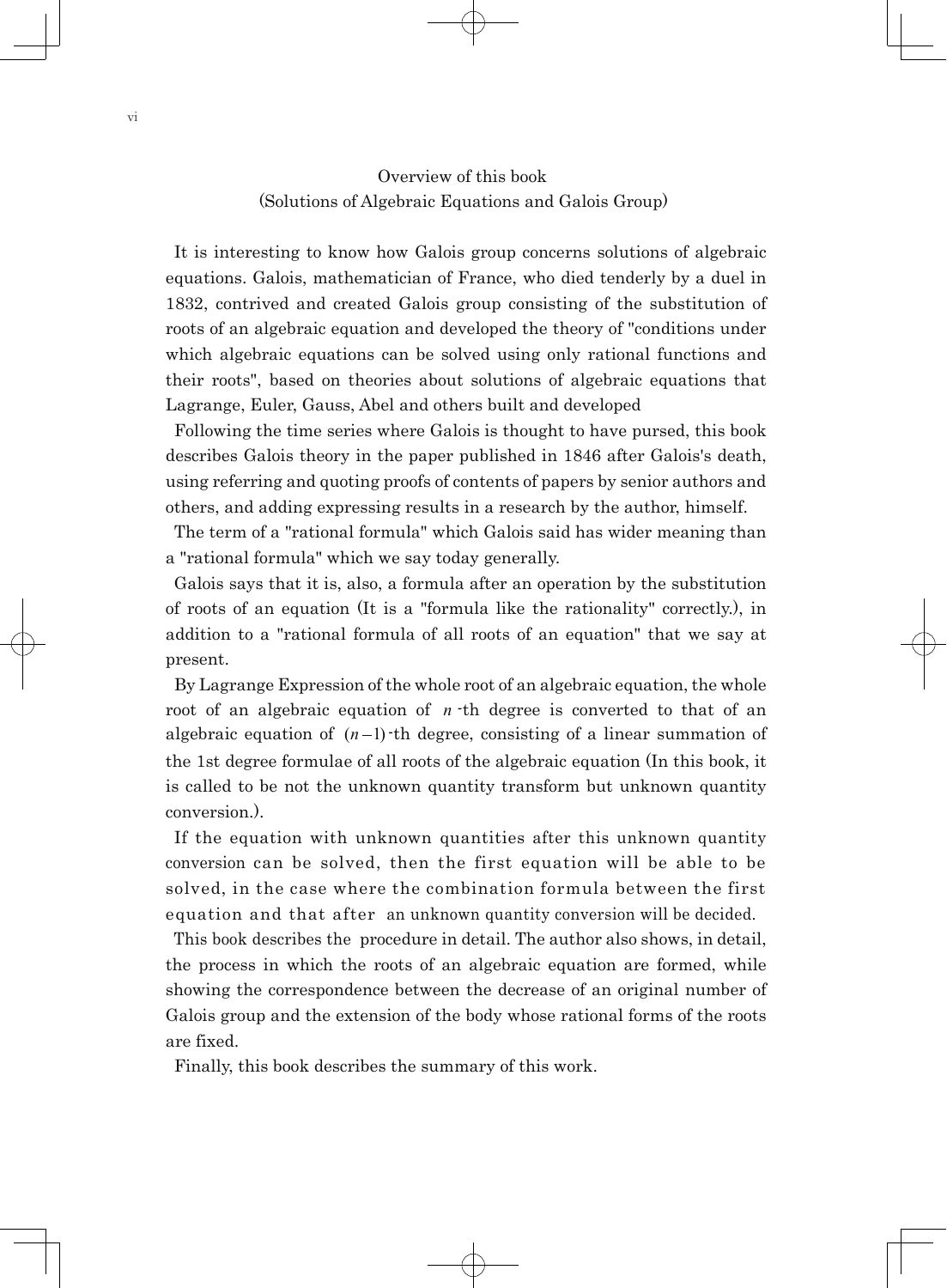目 次

| 1. 緒言<br>$\mathbf{1}$                                                                                                                         |                |  |  |
|-----------------------------------------------------------------------------------------------------------------------------------------------|----------------|--|--|
| 2. 群・環・体等に付いて                                                                                                                                 | $\mathbf{1}$   |  |  |
| 2. 1 集合                                                                                                                                       | $\mathbf{1}$   |  |  |
| 2. 2 群·環·体                                                                                                                                    | $\overline{2}$ |  |  |
| 2. 3 群・環・体の細分                                                                                                                                 | $\overline{4}$ |  |  |
| 2. 4 実数と複素数                                                                                                                                   | $\overline{7}$ |  |  |
| 2. 5 実数の性質等                                                                                                                                   | 9              |  |  |
| 2. 6 有限群·置換                                                                                                                                   | 13             |  |  |
| 3. 置換群                                                                                                                                        | 14             |  |  |
| 3. 1 群の共役類                                                                                                                                    | 18             |  |  |
| 3. 2 群の中心                                                                                                                                     | 19             |  |  |
| 3. 3 剰余類・剰余群                                                                                                                                  | 20             |  |  |
| 3. 4 中心化群                                                                                                                                     | 24             |  |  |
| 3. 5 正規部分群                                                                                                                                    | 25             |  |  |
| 4. S <sub>2</sub> , S <sub>3</sub> , S <sub>4</sub> , S <sub>5</sub> ; A <sub>2</sub> , A <sub>3</sub> , A <sub>4</sub> , A <sub>5</sub> の部分群 | 27             |  |  |
| 4. 1 $S_2$ , $S_3$ , $S_4$ の部分群                                                                                                               | 27             |  |  |
| 4. 2 S <sub>5</sub> , A <sub>5</sub> の部分群                                                                                                     | 33             |  |  |
| 5. ラグランジュ式2~4次方程式の解法                                                                                                                          | 33             |  |  |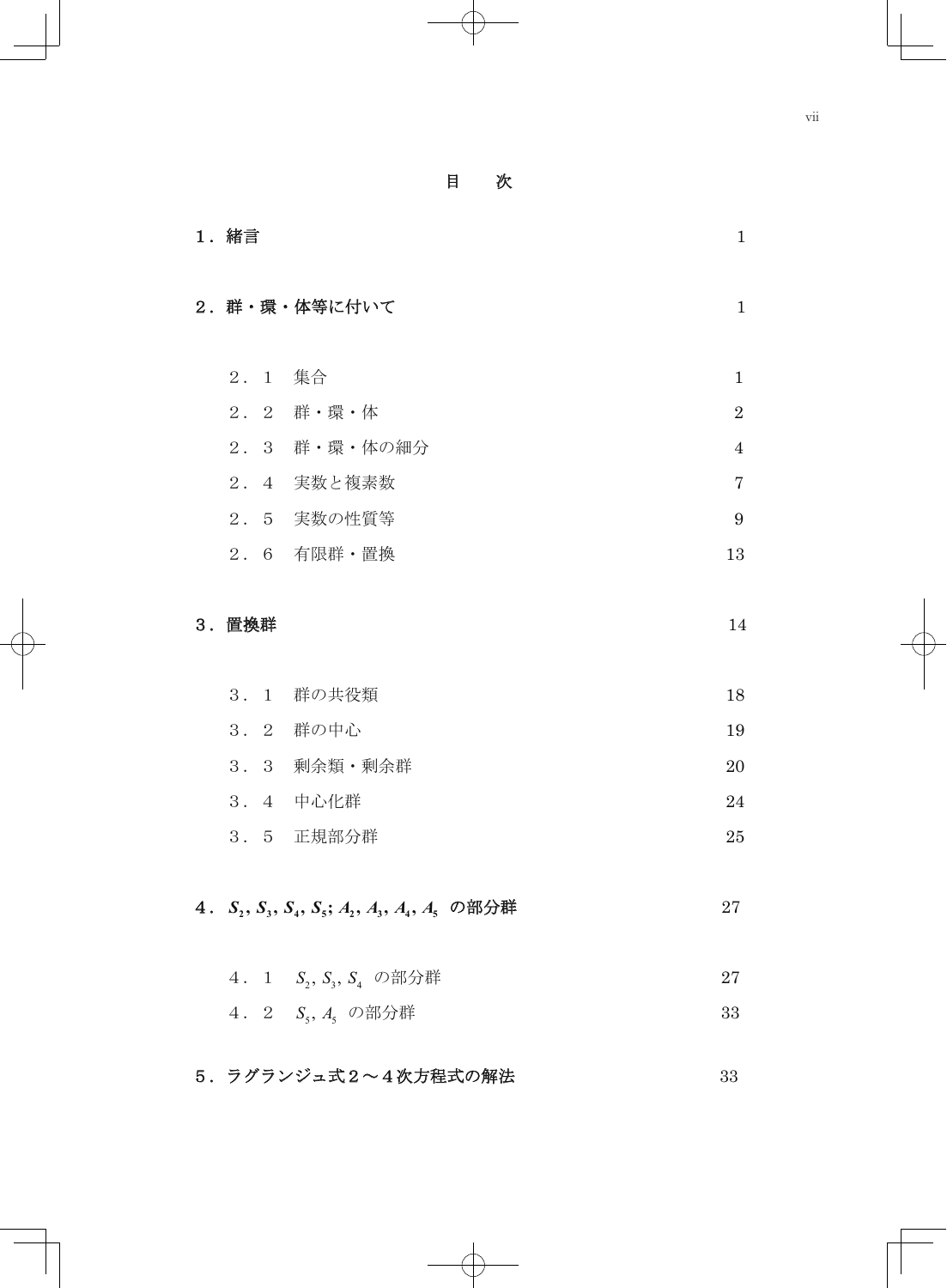| 5. 1 2次方程式の解法 |  |
|---------------|--|
|---------------|--|

- 5.2 3次方程式の解法 34
- 5.3 4次方程式の解法 36

## 6. ラグランジュの解法からガロア群への展開 28

- 6.1 オイラ-流2~4次方程式の解法 38
- 6.2 ガロア理論の展開 47
- $6.3$  ガロア理論による2~4次方程式の解法  $81$
- 6. 4 方程式の解法に関するガロア群と体論 96
- 6.5 2~4次方程式におけるガロア群の縮小と体の拡張 119

#### 7.代数方程式の解法におけるガロア群の展開の応用と検証 145

- 7.1 代数方程式の解法におけるガロア展開の基礎的問題 145
- 7.2 方程式の群の素数次の既約方程式への応用 147

## 8. ガロア理論に関する総まとめ 26. カロアン 2010

- 8.1 ガロア理論における定義,補助定理,定理 161
- 8.2 ガロア理論による2~4次方程式の解法のまとめ 165
- 8. 3 ガロア理論による結論 166

# 9. 参考 · 引用文献 174

10. 索引 175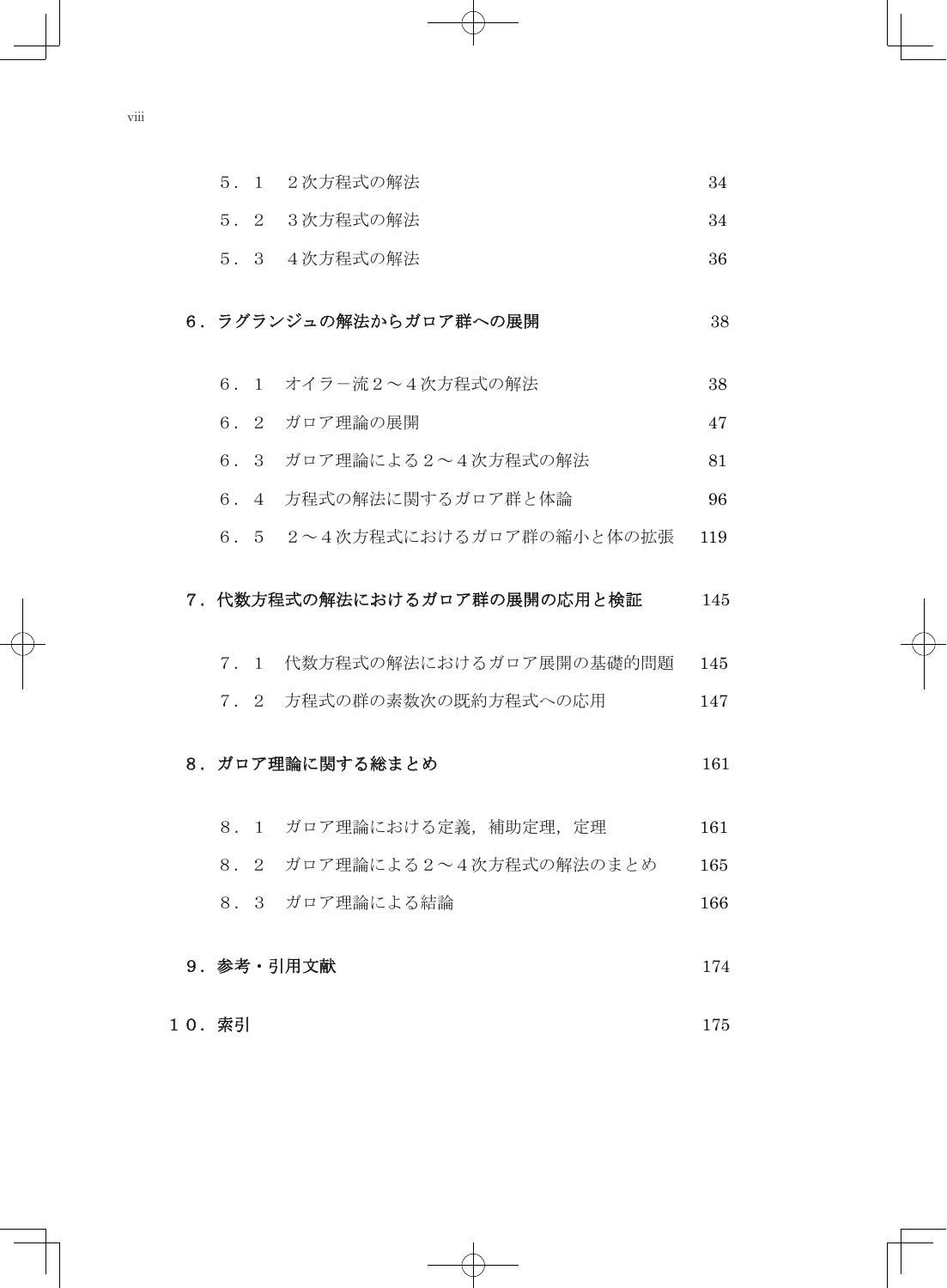# (良く分るガロア群―真説ガロア群)

# ラグランジュによる 2~4 次方程式の解法とガロア群

# Lagrange type Solutions for Algebraic Equations of the 2nd to 4th Degree and Galois Group

#### 1. 緒言

 $\overline{a}$ 

代数方程式の解法にガロア群が如何に関わるかに付いて研究することは興味深い。ガロア群は, フランスの数学者ガロア(Evariste Galois, 1811-1832)が,1846 年にフランス語で公刊された 論文「代数方程式が累乗根で解ける条件に付いて」(1), (2) の中で述べている, 代数方程式の根に 関する置換群のことである。

#### 2. 群・環・体等に付いて

#### 2.1 集合

 一般に使用される「集合」は,"ものの集まり"であり,それらは,有形,無形を問わず,同類 のものであるか否かを問わず,雑多なものが混在していても良い場合が多いのであるが,数学で 使用される「集合」は,数や,数から派生される関数やベクトル,行列,行列式,汎関数など諸々 のものの,それぞれの集まりを指す。従って,数学における「集合」は,かなり限定的であり, 程度の差はあるが、かなり同類的性質のものの集まりである。これを、数学では、「集合」は"範 田を定められた(数学的な)ものの集まり"と定義することがある。

「集合」を構成している要素(構成員)のそれぞれを、その集合の「元」と言う。集合の全体 は英字の大文字で、集合の元は英字の小文字で表すのが普通である。

集合 *A* の元のいくつかを取り出した集合を *B* とするとき,集合 *B* を集合 *A* の部分集 合と言う。

集合の元の個数が有限であるとき,その集合は**有限集合**と呼ばれ,元の個数が無限であると き、その集合は無限集合と呼ばれる場合がある。部分集合についても同様である。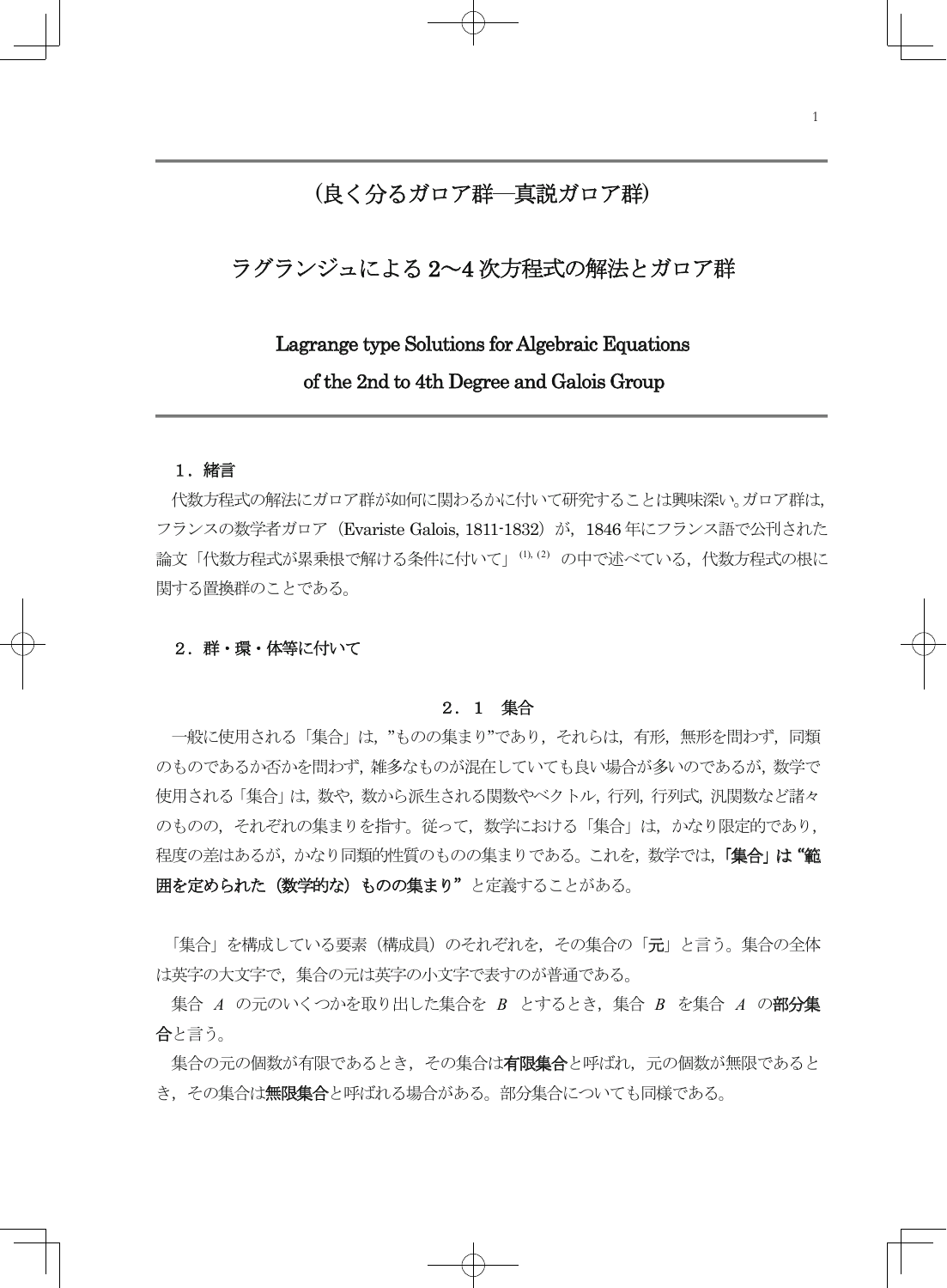## 2.2 群,環,体

「群」とは,「集合」の任意の2元に演算が,かつ任意の 3 元に結合演算が定義され,それら の演算の結果もその集合に属する(演算の結果である数や式も、その集合の元である)ような 集合を指し,その集合は,その演算に対して「群」を成す,または,「群」であると言う。

具体的には、以下に示す内容になる。(3)

1)空でない集合 *G* に属する任意の2元 *a*, *b* に対し,*a*, *b* の積(product)と呼ばれる *G* の元 *c* が一意に定まり,この元 *c* を *c ab* と書くとき,この対応 (*a*, *b*) *ab* を *G* における乗法(multiplication)と言う。

2)*G* が群または乗法群(multiplicative group)であるとは,次の2条件:

ⅰ)乗法が *G* の任意の3 元 *a*, *b*, *c* に対し,

結合法則(associative law)*a*(*bc*) (*ab*)*c* が成立する;

ⅱ)*G* の任意の2元 *a*, *b* に対し,

*ax b* および,*ya b* となる *G* の元が一意に存在する;

を満足する「集合」を言う。上の条件 ii) は,

- iii) 単位元 (unit element, neutral elemennt) の存在, すなわち, G の中に特別な 元 *e* が存在して,*G* の任意の元 *a* に対して *ae ea a* が成立する;
- iv) 逆元(inverse element) の存在, すなわち, G の元 a に対し, ax = xa = e な る *x* (これを <sup>1</sup> *a* と書き,*a* の逆元と言う)が *G* の元の中に存在する;

と言う2条件 ⅲ), ⅳ) と同等である。このとき, *c* = ab の逆元は c<sup>-1</sup> = b<sup>-1</sup>a<sup>-1</sup> である。

乗法に関する群の単位元は,通常,*e* または 1 で表す。*ab ba* であるとき,*a* と *b* は 可換(commutative)であると言う。

*G* の任意の2元 *a*, *b* に対し,乗法の可換法則(commutative law)*ab ba* が成立する ことは一般には仮定しないが、ab = ba が成立する群は,可換群 (commutative group)また は アーベル (Niels Henrik Abel, 1802~1829, ノルウェーの数学者)群と言う。

(註1) 群と言う概念は、アーベルが5次方程式の一般解法存在の有無を研究するために考案 したものと言われている。ア-ベルは可換群のみを想定していたと考えられる。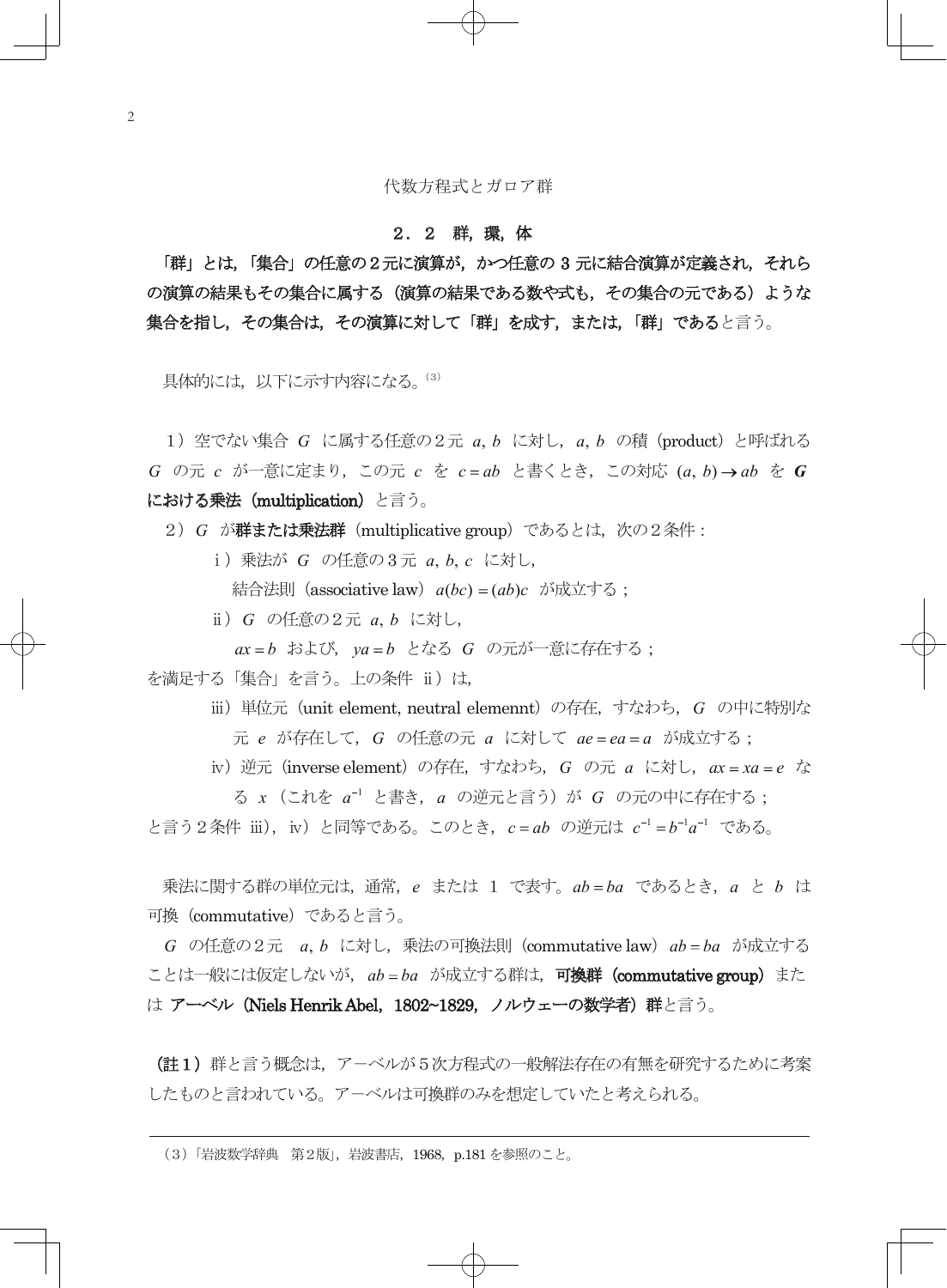可換群の元の積は,しばしば,*a b* の形で書かれる。このときには,対応 (*a*, *b*) *a b* は 加法(addition)と言い,*a b* を *a* と *b* との和(sum)と呼び,*G* を加法群または加群

### (additive group, module) と言う。

加法群の単位元を普通 0 で表し,*a* の逆元を *a* と書く(Abel 群,加群)。乗法,加法以外 の記号が用いられることもある。それらを一般に**算法 (law of composition)** または**演算**と言う。

通常の加法,乗法とは異なる算法のときには、加法または乗法の記号を用いる場合があり,加 法の記号を用いるときには加群と言い,乗法の記号を用いるときには乗法群と言う場合がある。 従って,乗法群,加法群と言うのは,形式上,便宜上の算法による呼び名であることもある。

#### 「環」とは,次の条件:

ⅰ)「集合」の任意の2元 *a*, *b* に集合の元 *a b* が定義され,任意の2元 *a***,** *b* と任意の 3元 *a***,** *b***,** *c* に対して加法に関し可換群(これを単に加群と言う)であり,

| i) $a+b=b+a$            | (交換則), |
|-------------------------|--------|
| ii) $(a+b)+c = a+(b+c)$ | (結合則)  |

が成立し, ⅲ)*a x b* は,唯1つの(*x* の)解を「集合」の中に有する;

ⅱ)「集合」の任意の2元 *a*, *b* に対し,集合の元 *ab* が定義され,任意の3元 *a***,** *b***,** *c* に 対して乗法に関し,

iv)  $(ab)c = a(bc)$  (結合則),

 $\alpha$ (*b*+*c*) = *ab* + *ac*, (*a* + *b*)*c* = *ab* + *ac* (分配則)

が成立する;演**算に関し閉じている**(演算結果を示す数・式もその元である)「**集合」を言う。** 

 「体」とは,2つ以上の元を含む集合 *A* において,2種の算法(演算)〔加法および乗法〕 が定義され,次の3つの公理 1),2),3)が成立するとき,集合 *A* を「体」と言う。すな わち,

#### 加法に関し,

1)集合 *A* の任意の2元 *a*, *b* に集合の元 *a b* が定義され,更に任意の3元 *a*, *b*, *c* に,

 $i)$   $a+b=b+a$  (可換則),

 $ii)$   $(a+b)+c = a+(b+c)$  (結合則)

が成立し,

ⅲ)*a x b* を満足させる *x* が集合 *A* 内に一意的に存在する(すなわち,集合 *A*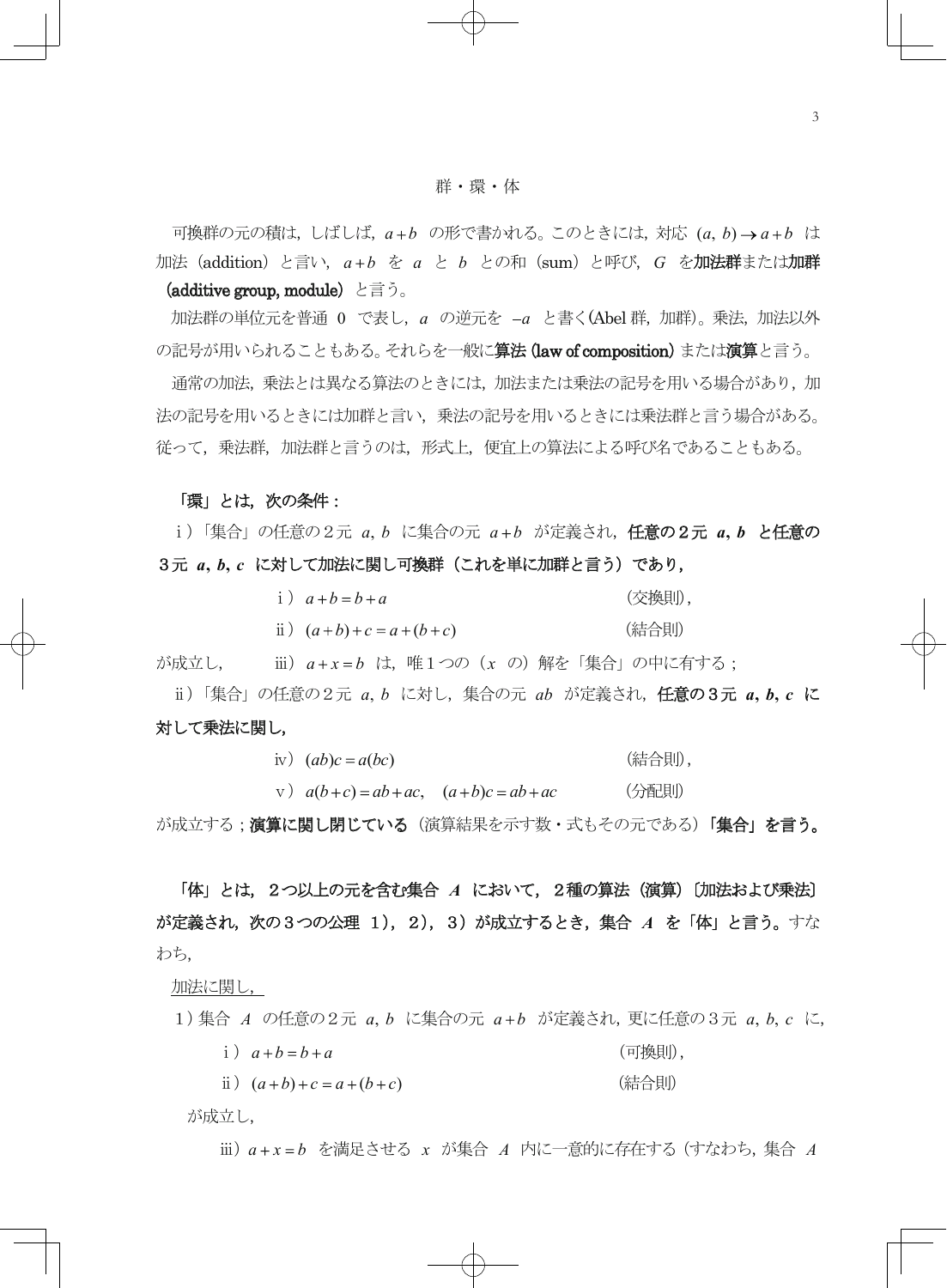が加法についてア-ベル群を作る。その加群の単位元を 0 で表し,集合 *A* の零元 (zero element, neutral element) と言う);

乗法に関し,

- 2)集合 *A* の任意の2元 *a*, *b* に *A* の元 *ab* が定義され,更に任意の3元 *a*, *b*, *c* に,
	- iv)  $ab = ba$  (可換則)
	- v  $(a\ b)c = a(bc)$  (結合則),

が成立し,

vi)  $ax = b$  ( $a ≠ 0$ ) を満足する *x* が集合 *A* 内に存在し, 従って, 集合 *A* から 0 を除いた集合 *B* は,乗法についてア-ベル群を作る(このとき,集合 *B* は集合 *A* の乗法群と言う。集合 *B* の単位元を 1 で表し, 集合 *A* の単位元と言う);

#### 加法と乗法に関し,

3)集合 *A* の3元 *a*, *b*, *c* の間に,加法と乗法が定義され,

 $v$ **i**)  $a(b+c) = ab + ac$  (分配則)

が成立する;演算に関し閉じている「集合」を言う。

言い換えると, "「体」は「可換環」である"と言える。上の「体」では、加法の iii) により 減法が,また,乗法の vi)により除法が定義されて来るのである。

#### 2.3 群・環・体等の細分

#### (Ⅰ) 群等の細分

ⅰ)集合 *G* の任意の3 元 *a*, *b*, *c* に対し,

 $\hat{\mathcal{A}}$   $\hat{\mathcal{A}}$   $\hat{\mathcal{B}}$   $\hat{\mathcal{B}}$  (associative law)  $a(bc) = (ab)c$ 

- を満足するとき,この集合を乗法に関する**半群**と言う。
- ⅱ)集合 *G* の任意の3 元 *a*, *b*, *c* に対し,

 $k \in \mathbb{R}$  (associative law)  $a + (b + c) = (a + b) + c$ 

を満足するとき,この集合を加法に関する半群と言う。

ⅲ)集合 *G* の任意の3 元 *a*, *b*, *c* に対し,

イ)結合法則(associative law)*a*(*bc*) (*ab*)*c* を満足する,

- ロ)単位元(unit element, neutral elemennt)の存在,すなわち,*G* の中に特別な元
- *e* が存在して,*G* の任意の元 *a* に対して *ae ea a* が成立する,
- とき、この集合を乗法に関するモノイドと言う。